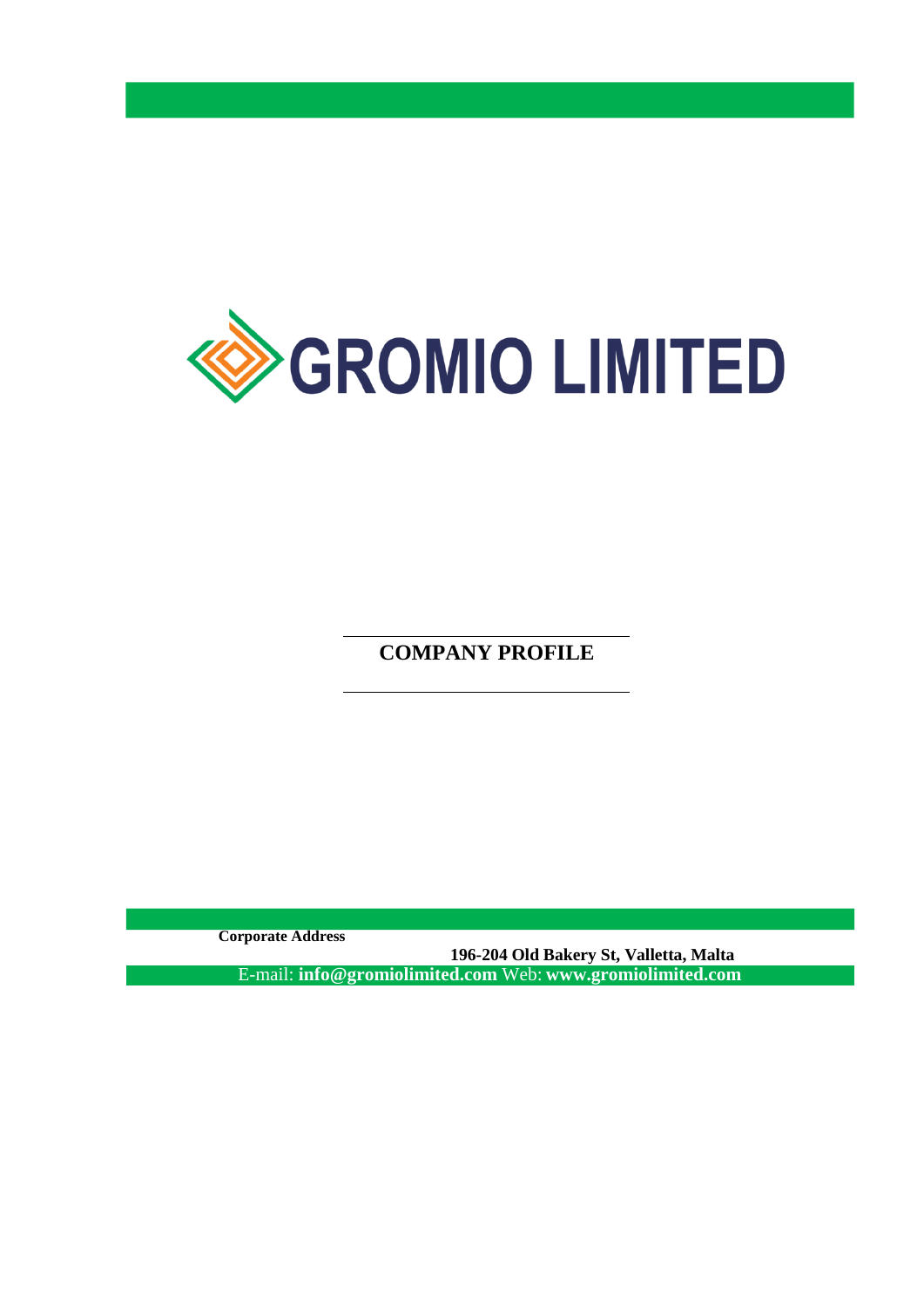

# **INDEX**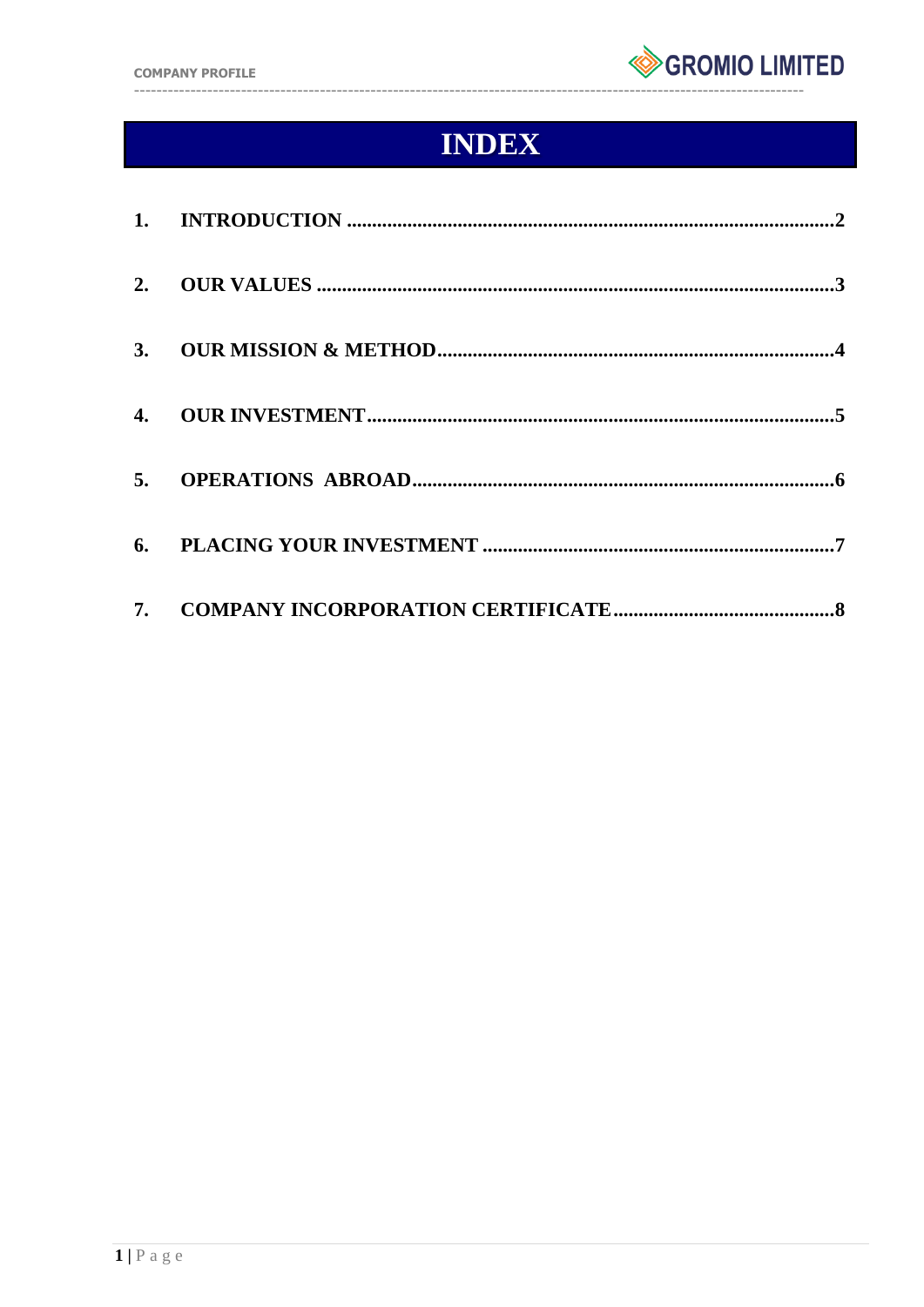

## **1. INTRODUCTION**

**Gromio Limited** ("Gromio Invest") is a non-banking financial powerhouse in the Republic of Malta with offices in key regional financial markets, offering a comprehensive range of investment products and services covering asset management, investment banking, stock exchange/crypto currency and brokerage. Gromio Limited currently operates as an independently investment management company.

**Gromio Limited** has molded an all-around client-driven experience that focuses on the latest value adding market insights and customizing our broad range of investment opportunities to meet the diverse needs of high net worth and institutional clients. Putting clients at the heart of the experience, Gromio Invest implements an ethical, empathetically and proactive approach to building long lasting relationships while actively managing, monitoring and reporting on portfolios to reassess each client's needs in accordance with their set investment objectives.

### **OUR TRADING/BUSINESS FOCUS**

**Gromio Limited** focuses on many profitable businesses purposely for the increment of our daily sharing profit from us, down to our investors. As a financial management company, we understand the risk of investment and we are very conscious of the fact that business is a risk as within the standard fact that the world economy always moves in a waveform i.e. what is profitable today might be a disaster tomorrow. We venture into the following under-listed trading as a financial management and wealth creation:

- 1. Importation of Shrimps & Prawns from Asia to Europe
- 2. Currency Exchange Trading (Digital & Paper Currency)
- 3. Importation of Pharmaceutical Products, Chemical Products, Computer, Electronics and Optical Products

All our business ventures are categories into a department which form our day to day company work activities. Competent staff with knowledge of trading in all our business ventures working in the entire department. As well also know, any Financial Management Company that intends to meet her investor's target must be ready to ventures into selected profitable businesses. Our ROI might not be so interesting to people, but our half bread is better than knowledge and we are factual in our dealings.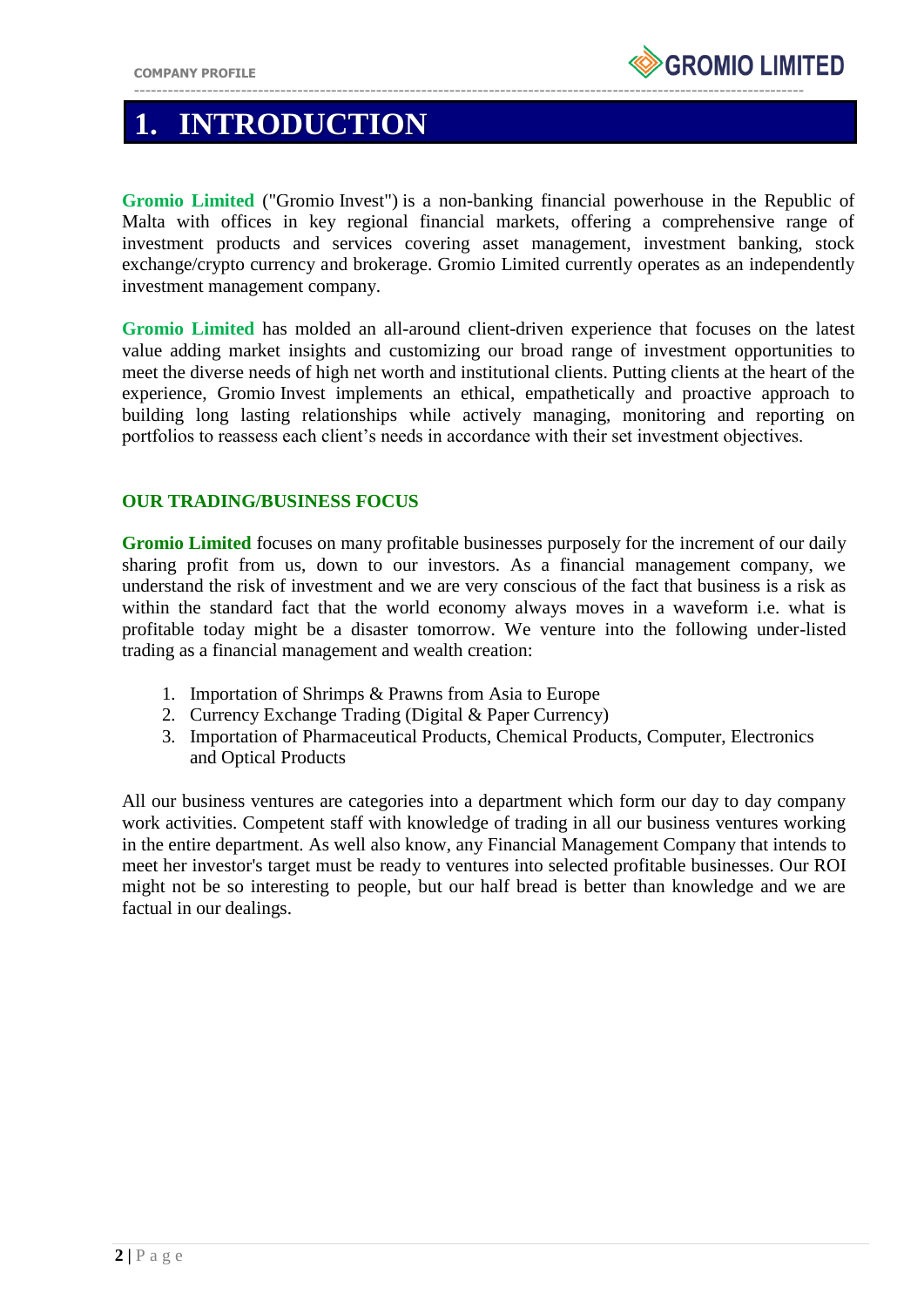

## **2. OUR VALUES**

### **Integrity**

### **High Moral Character - Consistency of Commitment**

At **Gromio Limited**, integrity is key to the way we do business. Our integrity and independence enable us to deliver financial products and services with your best interests in mind. We view our relationship with you as a partnership to build your long-term financial security. Working together, we can put your lifestyle and financial goals within reach. Retirement. Vacation home. College funding. Business expansion. Whatever goals you have in mind, **Gromio Limited** will focus on the details so you can enjoy the rewards.

### **Performance**

### **Achieving Goals for Clients**

We believe performance is more than your return on investment; it is making sure you are meeting your lifestyle goals along the way. That is why our financial planning process starts by getting to know you personally. We will identify your values, concerns, and goals to carefully construct a personalized financial plan that performs for you while minimizing risk and increasing financial security. This helps us make recommendations you are comfortable with and helps prepare you financially for upcoming life events.

To keep our partnership strong, we may update you through a few different methods, such as seminars, newsletters, and annual reviews. This two-way communication ensures that you understand how your assets are being managed and inform us about changes in your life so we can make adjustments to your plan as needed.

### **Innovation**

#### **Philosophy - Execution**

We use the latest technology to enhance the personalized service you receive, not to replace it. Our innovative tools help us provide comprehensive trading services, compare mutual funds, and deliver customized financial plans. But, technology is not the only innovative tool we use. Our team looks at things differently, too; taking into consideration the lifestyle you have now and looking into the future to help you visualize your goals. We then apply our exclusive Strategic Lifestyle & Wealth Management™ philosophy to your situation.

Thank you for choosing **Gromio Limited.** We look forward to working with you!

### **Our Philosophy: Honor God in All That We Do**

- Create an atmosphere where decisions are harmonized with a client's objectives and goals.
- Promote a Culture of Excellence
- Provide a high level of support to the advisor.
- Build Successful Partnerships
- Encourage the sharing of ideas and talents for the good of all.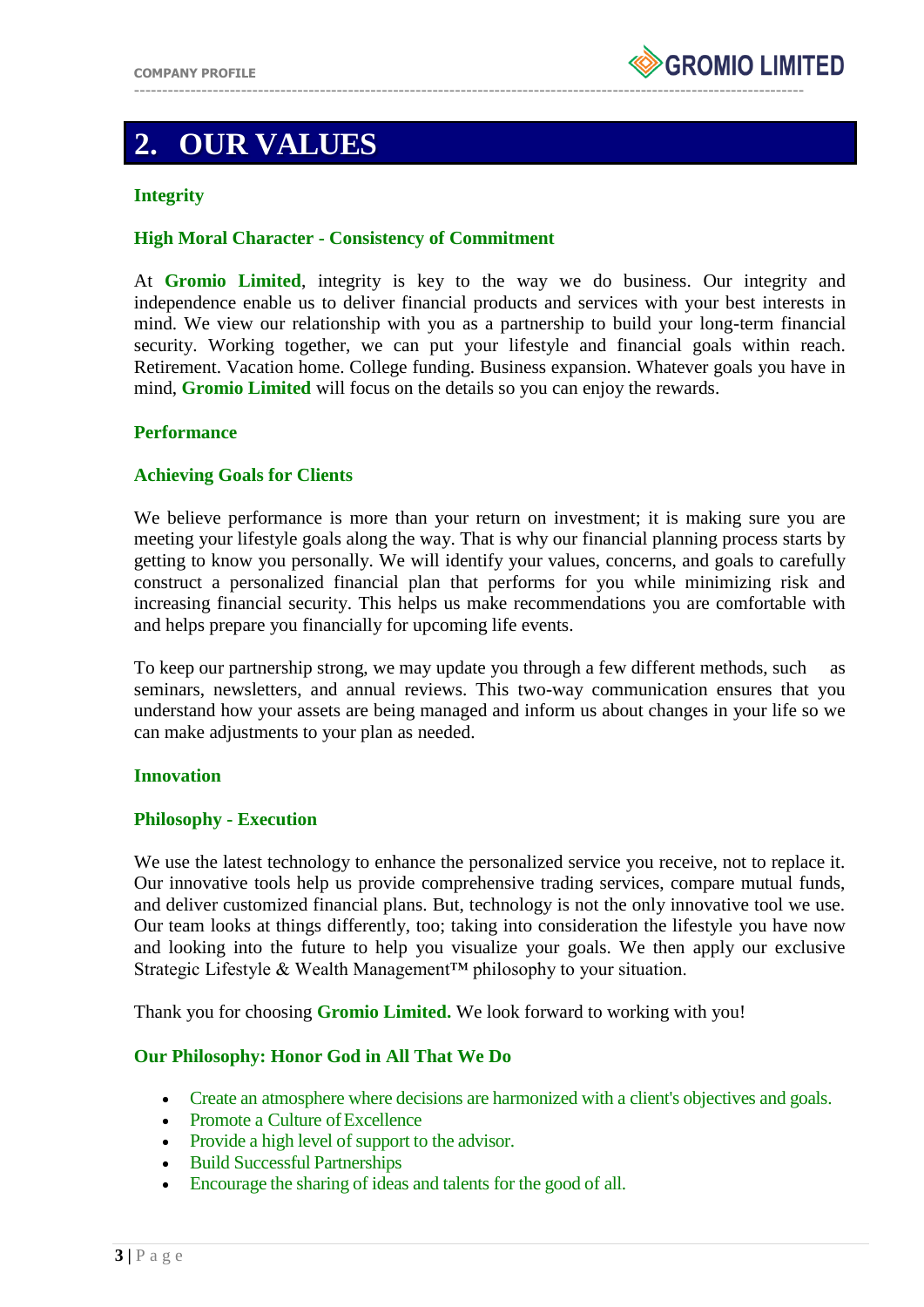

# **3. OUR MISSION & METHOD**

### **Vision Statement**

To be the preferred investment service provider to the clients we serve.

#### **Mission Statement**

We provide investment/financial products and services to meet the needs of our clients and deliver superior returns.

In doing so, the aspirations of our employees for growth and development are realized, and enhanced value achieved for all our stakeholders.

#### **Core Values**

### **Independence: Freedom from the influence and special interests allow us to offer our clients honest and unbiased perspectives.**

With no affiliations to any key financial institutions, banks, or insurance companies, Gromio is able to make the best decisions for our investors. We scour the markets for the best available opportunities and present them directly to our clients, who subsequently reap the rewards.

#### **Integrity: We believe in doing what is right and standing by it.**

As a financial institution, we strive to be honest and disciplined in all that we do. We also expect that our employees maintain the highest ethical standards in their ongoing activities. We understand the importance of keeping our clients' information strictly confidential and as a result, we have implemented stringent procedures and put a number of measures in place to ensure that no breaches occur.

### **Innovation: We relentlessly pursue new and better ways to add value to those whom we serve.**

At Gromio, we consider innovation our key to success. Throughout the years, Gromio has consistently added new products and services to our financial suite. We are continuously keeping abreast of market movements and searching for the best opportunities in local, regional, and international markets, which aids in making superior investment decisions for you.

### **Investor Education: We strive to help our clients make the best and most informed investment choices.**

Our highly skilled Investment Analysts conduct research on a day-to-day basis and collaborate on ideas and advice from globally recognized financial institutions. Gromio shares this information regularly with potential and existing investors using a variety of communication channels.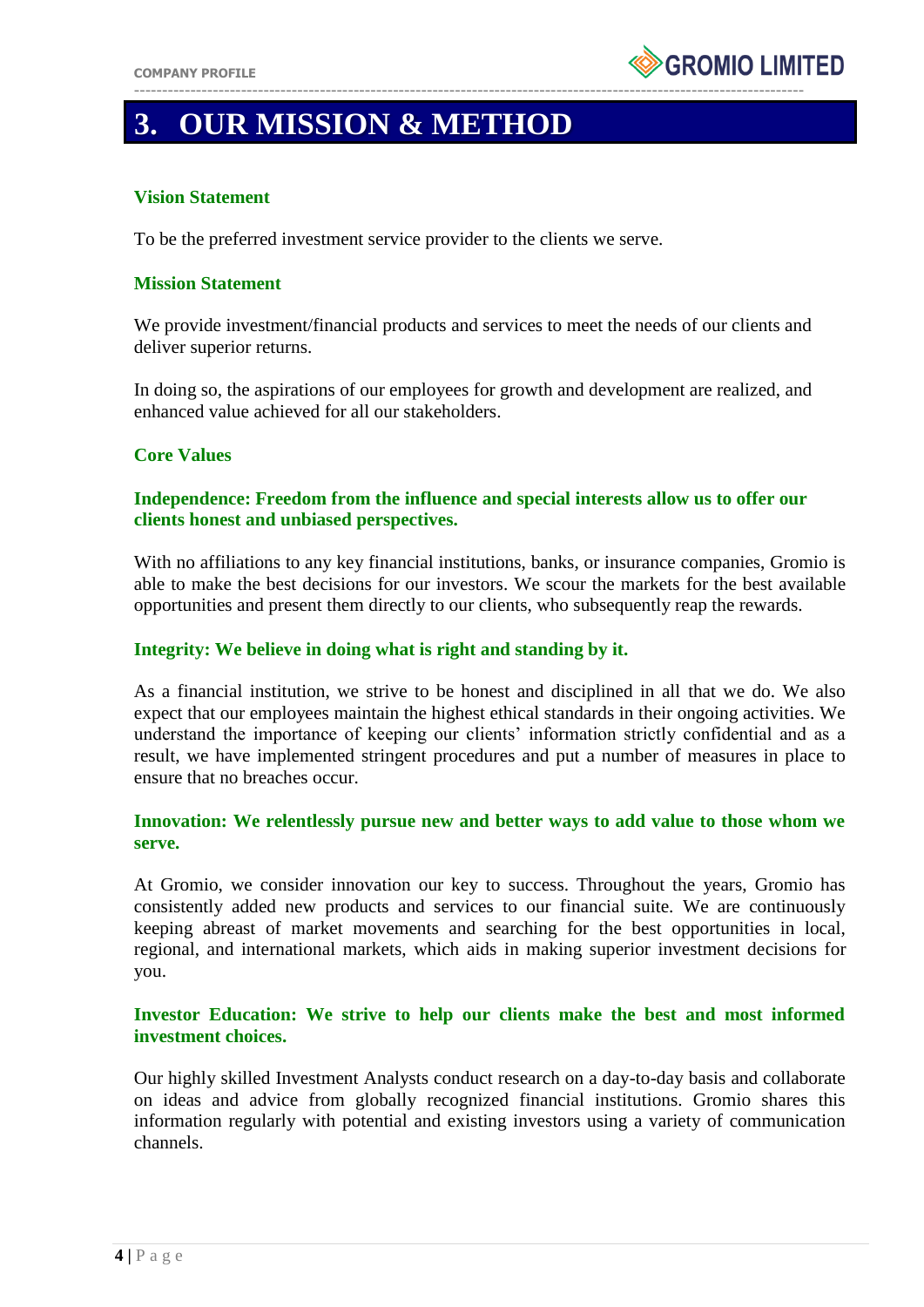# **4. OUR INVESTMENT**

### **WHY CHOOSE GROMIO WEALTH AND PORTFOLIO MANAGEMENT?**

This product is geared toward individual investors who have challenges in setting up their portfolio, which is, choosing the right assets to achieve the desired objective.

The correct mix is achieved only through careful selection based on accurate information and constant monitoring of the markets- a time-consuming task for many potential investors who may not have the investment know-how or time to commit this most important aspect.

When managing your own portfolio, you must also contend with challenging decisions on which assets to purchase or dispose of when purchasing or dispose of and how much to purchase or dispose of in order to have the right mix to achieve your objectives.

At Gromio, we take these burdens off your shoulder. We offer you a very PERSONALIZED service- a one-on-one Client/ Investment Services Adviser relationship. We have a readymade portfolio that is tailored to your specifications, molded by your changing needs, and suitable for your investment goals.

### **Creating your Investment**

Our Investment Plan service is carried out in 3 stages:

- 1. **First Stage**: The investment is for individual Investors or Groups that wish to invest in *the Importation of Shrimps & Prawns from Asia to Europe Investment Plan and the plan* comes in 3 stages. You
- 2. **Second Stage:** We have an investment trading for *Currency Exchange Trading (Digital & Paper Currency*) which is applicable for both the individual investor and group of investors.
- **3. Third Stage:** The last investment plan is for individual investor or group that wishes to invest in **Chemical Products Trading and Agricultural Production Trading...**

**Note:** Every investment Stage and Plans comes with different **ROI** periods and calculations, we advise you to choose your investment plan in line with your justification.

### **Benefits of Investing with Gromio Limited**

- The Investment Management team at Gromio Limited has a wealth of experience amounting to some of the best expertise in the world equity market and fixed income securities. In the local equity space, we are recognized as the best research house.
- Gromio Limited has a highly successful record of advising institutional and individual investors in stock picking. This will be of substantial benefit to your portfolio.
- One-on-one, in-depth review of your portfolio's performance with Gromio Limited's Investment Analyst on a quarterly basis or more often as may be required.
- Quarterly statements and summary performance review on your portfolio in conjunction with changes in the market conditions.
- On-going information directly to you on the outlook for specific Stocks, Bonds, and other money market instruments.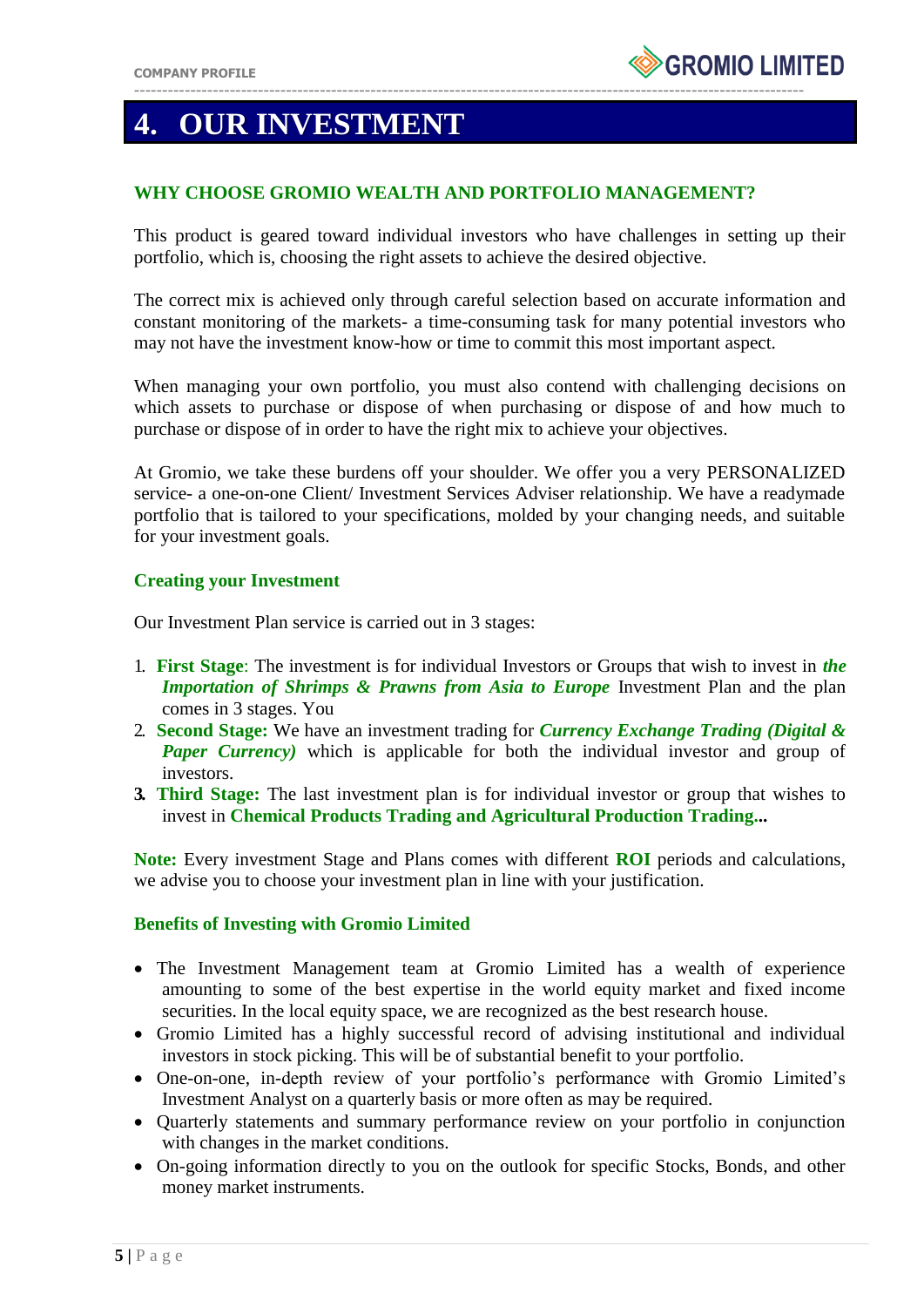

# **5. OPERATIONS ABROAD**

**Gromio Limited** closely works for establishing business setup at Asia, Europe and South American market. Targeted companies are jointly involved in providing various systems and solutions to different economic sectors and are considered as one of the fastest growing and leading solution provider company.

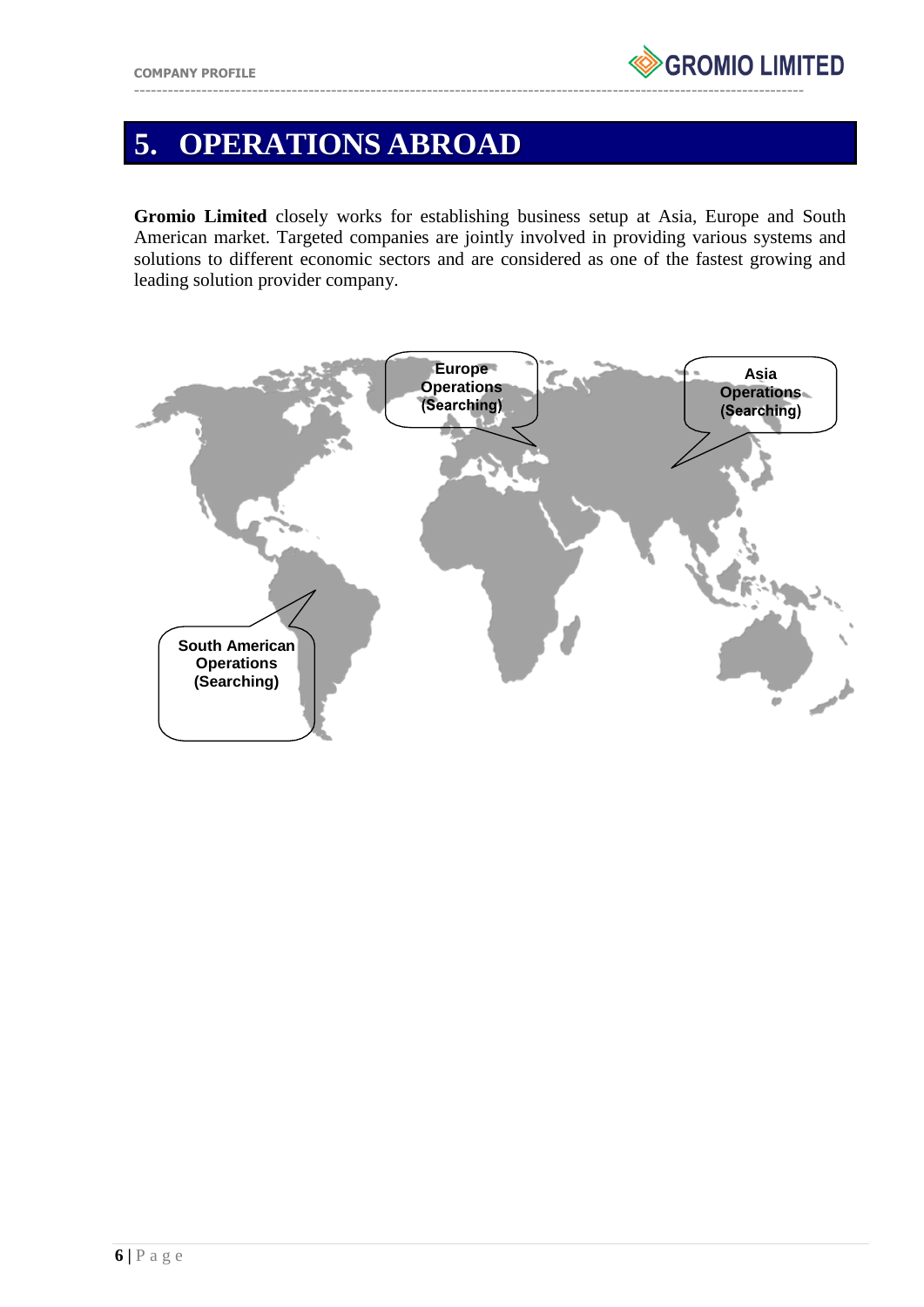

# **6. PLACING YOUR INVESTMENT**

- **[Register](https://gromiolimited.com/register) With us o[rLogin](https://gromiolimited.com/login)**
- **Deposit Fund through your dashboard**
- **Select any of the Investment Plan**
- **Wait for the period of investment toelapse**
- **Withdraw your profit andcapital.**
- **You must be over 18 years ofage**
- **Trust may be established on a single orjoint basis**